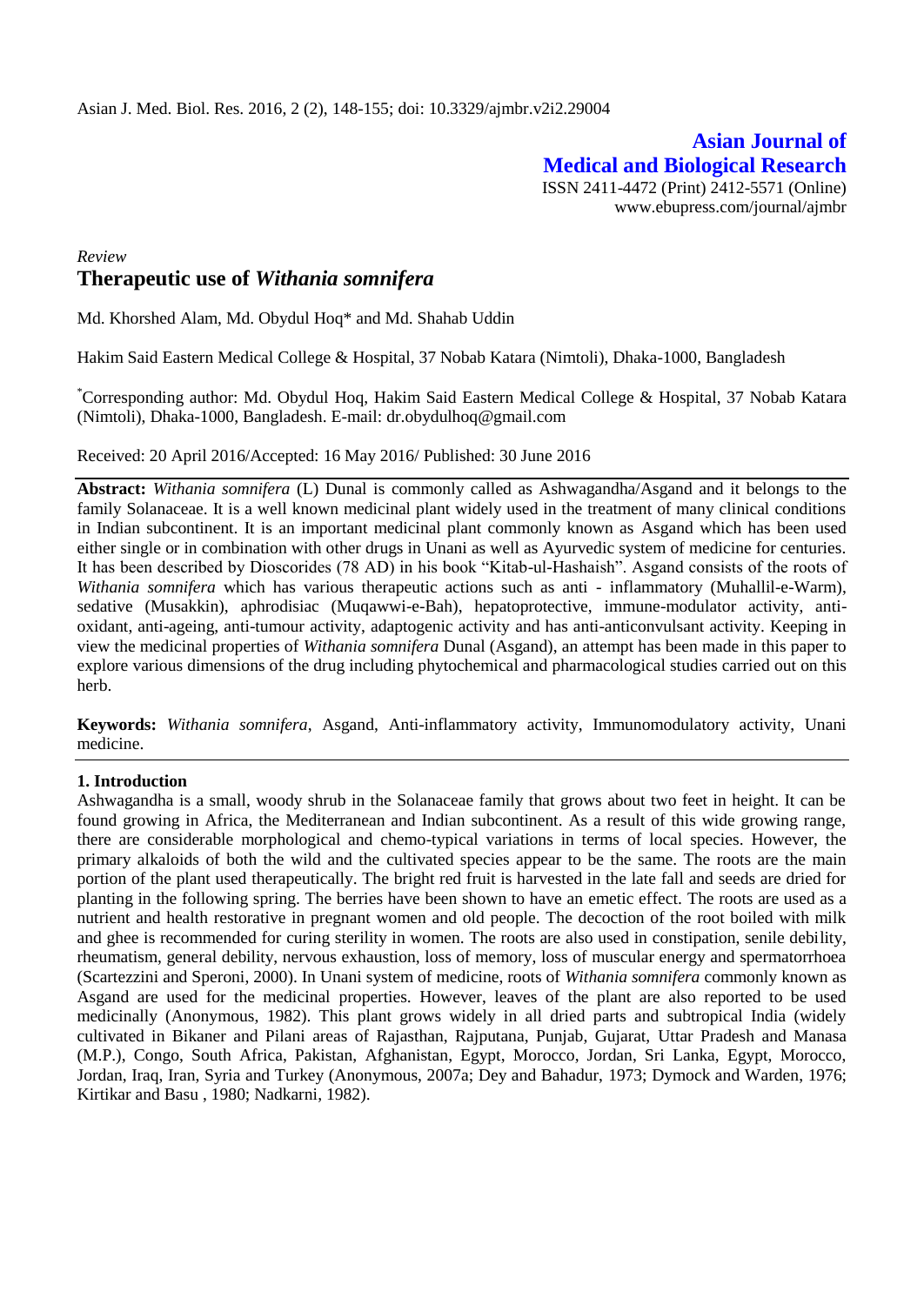# **2. Vernacular names**

| Bengali                                    |  | Ashvaganda, Asvagandha                                |  |  |  |
|--------------------------------------------|--|-------------------------------------------------------|--|--|--|
| Arabic                                     |  | Kaknaj-e-Hindi                                        |  |  |  |
| Urdu                                       |  | Asgand, Asgand Nagori                                 |  |  |  |
| English                                    |  | Winter cherry                                         |  |  |  |
| Gujarati                                   |  | Asan, Asana, Asoda, Asundha, Ghodaasoda               |  |  |  |
| Hindi                                      |  | Asgandh, Punir                                        |  |  |  |
| Malayalam                                  |  | Amukkiram, Pevetti Marathi: Askandha, Kanchuki, Tilli |  |  |  |
| Odiya                                      |  | Asugandha                                             |  |  |  |
| Persian                                    |  | Kaknaj-e-Hindi, Asgand Nagaori                        |  |  |  |
| Sanskrit                                   |  | Ashvagandha, Ashvakandika, Gandhapatri, Palashaparni  |  |  |  |
| Tamil                                      |  | Amukkira, Asubam, Asuvagandi                          |  |  |  |
| Telugu                                     |  | Asvagandhi, Penneru, Pennerugadda, Dommadolu          |  |  |  |
| (Anonymous, 2007b; Kirtikar et al., 1980). |  |                                                       |  |  |  |

## **3. Unani description**

| Unani name     | Asgand                                                              |
|----------------|---------------------------------------------------------------------|
| Botanical name | Withania somnifera (Linn.) Dunal (Family: Solanaceae)               |
| Synonyms       | Withania ashwagandha Kaul Physalis. flexuosaLinn. (Anonymous, 2007) |
| Properties     | Mizaj Hot $1^{\circ}$ , Dry $1^{\circ}$                             |
| Maza           | Mucilaginous, bitter and acrid                                      |
| <b>Boo</b>     | Pungent odor, smell of horse's urine                                |
| Muzir          | Mehrooreen (for persons with hot temperament)                       |
| Mukhrij        | Expels Balgham (Phlegm) and Sauda (Black Bile)                      |
| Nafa-e-Khas    | Muqawwi-e-Bah (Aphrodisiac)                                         |

## **4. Classification of** *Withania somnifera*

| Kingdom  | : Plantae      |
|----------|----------------|
| Division | Angiosperms    |
| Class    | Dicotiledoneae |
| Order    | : Tubiflorae   |
| Family   | Solanaceae     |
| Genus    | : Withania     |
| Species  | somnifera      |

# **5. Important formulations**

Important Unani formulations containing Asgand are as follows:

- Habbe Asgand
- Kushta Gaodanti
- **Majoon Salab**
- **Majoon Zanjabeel**
- Sarbat Jinsin
- Sarbat Niswan
- **Sarbat Rehmin**
- **Sarbat Amla**

(Anonymous, 2007b and BNUF, 2010)

# **6. Biochemical properties**

The biochemical composition of *Withania somnifera* has been widely studied. Some 35 compounds had been analyzed in the laboratory.

- Alkaloids: About 13 alkaloids are known as Isopelletierine, Anaferine, Cuseohygrine, Anahygrine, Tropine etc.
- Somniferin: It is a bitter alkaloid with some hypnotic activity.
- Steroidal Lactones: Withanolides, Withanoferins.
- Saponins: These are with an additional acyl group (Sitoindoside VII and VIII).
- Iron.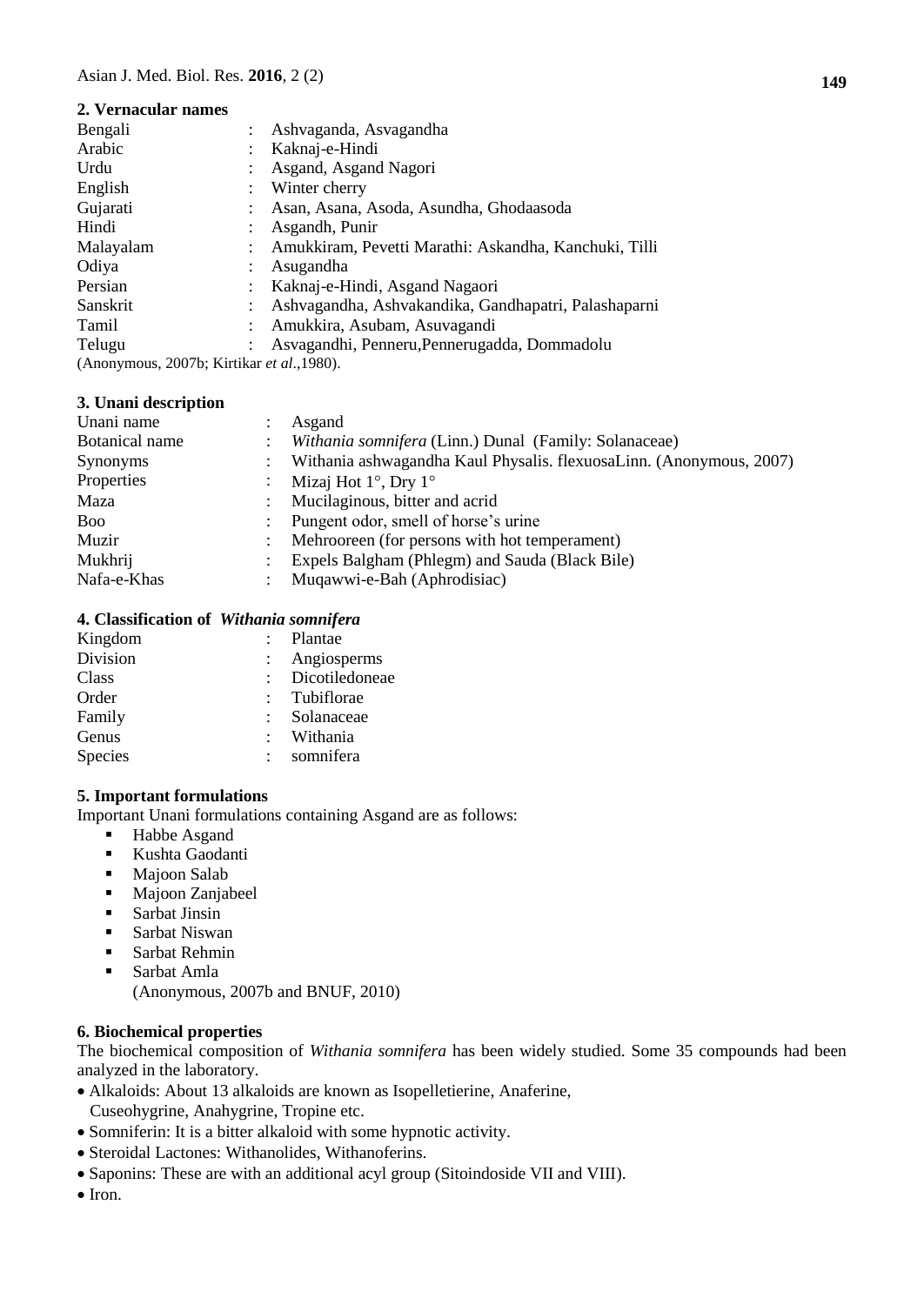Others: Resin, fat, coloring matters, a reducing sugar, phytosterol, Ipuranol and a mixture of saturated and unsaturated acids (Anonymous, 2007; Kirtikar *et al*., 1980).

The roots of *Withania somnifera* consist primarily of compounds known as withanolides, which are believed to account for its extraordinary medicinal properties. Withanolides are steroidal and bear a resemblance, both in their action and appearance, to the active constituents of Asian ginseng (Panax ginseng) known as ginsenosides. Ashwagandha's withanolides have been researched in a variety of animal studies examining their effect on numerous conditions, including immune function and even cancer (Umadevi *et al*., 2012). Chemical analysis of Ashwagandha show its main constituents to be alkaloids and steroidal lactones. Among the various alkaloids, withanine is the main constituent. The other alkaloids are somniferine, somnine, somniferinine, withananine, pseudo-withanine, tropine, pseudo-tropine, 3-a-gloyloxytropane, choline, cuscohygrine, isopelletierine, anaferine andanahydrine. Two acyl steryl glucoside viz. sitoindoside VII and sitoindoside VIII have been isolated from root. The leaves contain steroidal lactones, which are commonly called withanolides. The withanolides have C28 steroidal nucleus with C9 side chain, with a six membered lactone ring. Twelve alkaloids, 35 withanolides, and several sitoindosides from Withania somnifera have been isolated and studied. A sitoindoside is a withanolide containing a glucose molecule at carbon 27. Much of Ashwaganda's pharmacological activity has been attributed to two main withanolides, withaferin A and withanolide D. Further chemical analysis has shown the presence of the following:

Anaferine (Alkaloid), Anahygrine (Alkaloid), Beta-Sisterol, Chlorogenic acid (in leaf only), Cysteine (in fruit), Cuscohygrine (Alkaloid), Iron, Pseudotropine (Alkaloid), Scopoletin, Somniferinine (Alkaloid), Somniferiene (Alkaloid), Tropanol (Alkaloid), Withanine (Alkaloid), Withananine (Alkaloid) and Withanolides A-Y(Steroidal lactones) (Bone , 1996).

### **7. Pharmacological activity**

Centuries of Unani and Ayurvedic medical experience using *Withania somnifera* have revealed it to have pharmacological value as anti-inflammatory (Muhallil-e-Warm), sedative (Munabbim), alterative (Muaddil), aphrodisiac (Muqawwi-e-Bah), hepatoprotective, immune-modulator activity, anti-oxidant, anti-ageing, antitumour activity, adaptogenic activity and has anti-convulsant activity.

### **7.1. Anti-oxidant activity**

In Banaras Hindu University of India some researchers have discovered that some of the chemicals found in *Withania somnifera* are powerful antioxidants. Studies conducted on rats' brains showed the herb produced an increase in the levels of three natural antioxidants- superoxide dismutase, catalase and glutathione peroxidase. Through the study, these findings are consistent with the therapeutic use of *Withania somnifera* as an Ayurvedic rasayana. The antioxidant effect of active principles of *Withania somnifera* root may explain the reported antistress, cognition-facilitating, antiinflammatory and anti-aging effects produced by them in experimental animals, and in clinical situations.

# **7.2. Immunomodulatory activity**

*Withania somnifera* is a general tonic to increase energy and prevent disease may be partially related to its effect on the immune system. Glycowithanolides and a mixture of sitoindosides IX and X isolated from *Withania somnifera* were evaluated for their immuno-modulatory and central nervous system effects (antistress, memory, and learning) in Swiss mice (15-25 g, 5-6 months old) and Wistar strain albino rats (120-150 g and 250-300 g) (Bone, 1996). Both materials produced statistically significant mobilization and activation of peritoneal macrophages, phagocytosis, and increased activity of the lysosomal enzymes. Both compounds (50-200 mg/kg orally) also produced significant antistress activity in albino mice and rats, and augmented learning acquisition and memory retention in both young and old rats. Root extract of *Withania somnifera* was tested for immunomodulatory effects in three myelosuppression models in mice: cyclophos-phamide, azathioprin, or prednisolone (Ghosal *et al*., 1989). Significant increases (p<0.05) in hemoglobin concentration, red blood cell count, white blood cell count, platelet count, and body weight were observed in *Withania somnifera* treated mice compared to untreated control mice. The authors also reported significant increases in hemolytic antibody responses toward human erythrocytes which indicated immunostimulatory activity. The effect of WS was also studied on the functions of macrophages obtained from mice treated with the carcinogen ochratoxin A (OTA) (Ziauddin *et al*., 1996). OTA treatment of mice for 17 weeks significantly decreased the chemotactic activity of the macrophages. Interleukin-1 (IL-1) and tumor necrosis factor alpha (TNF-α) production was also markedly decreased.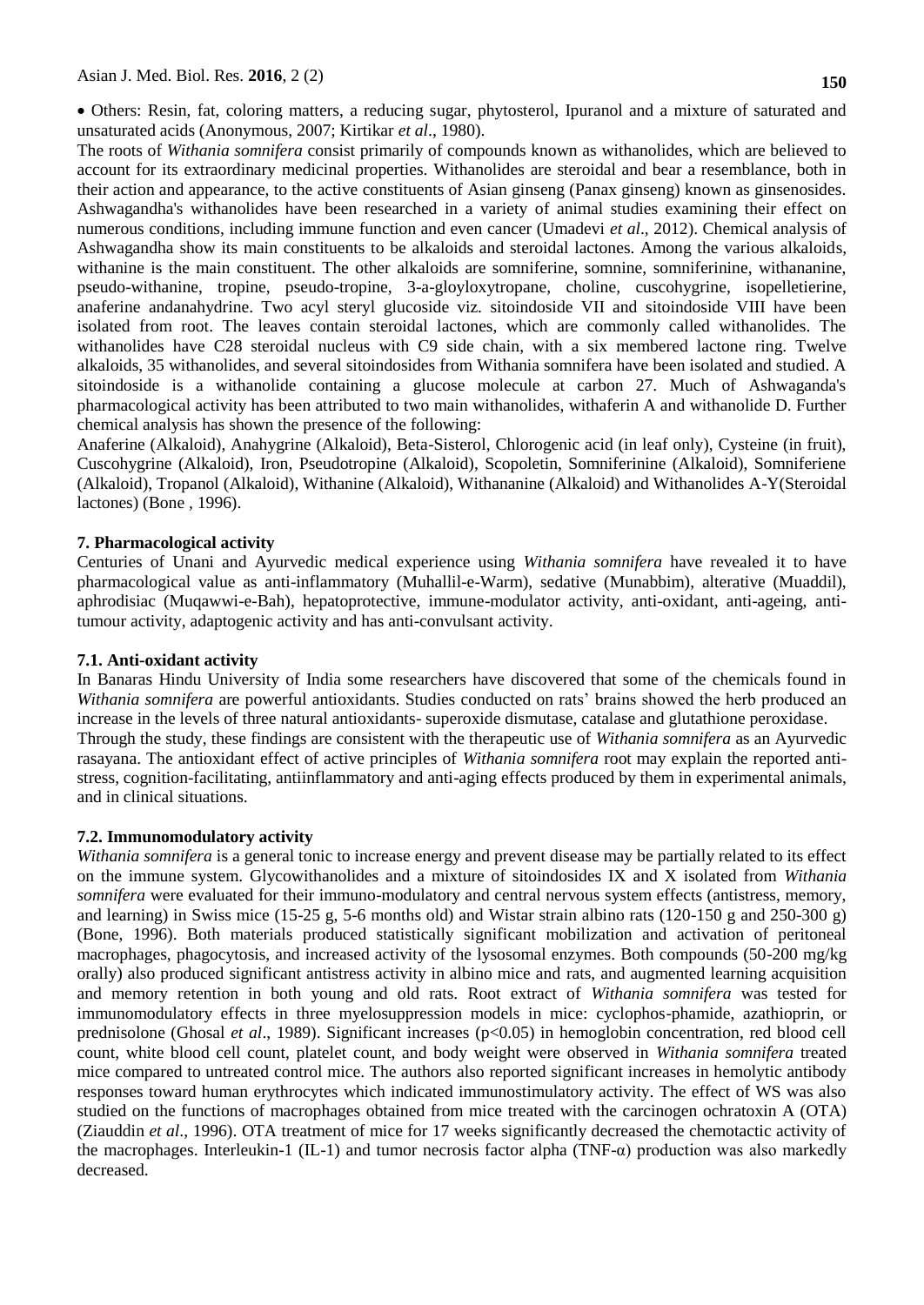# **7.3. Anti-aging activity**

In a double-blind clinical trial *Withania somnifera* was tested for its anti-aging properties. A group of 101 healthy males, 50-59 years old were given the herb at a dosage of 3 grams daily for one year. The subjects experienced significant improvement in hemoglobin, red blood cell count, hair melanin, and seated stature. Serum cholesterol decreased and nail calcium was preserved. Seventy percent of the research subjects reported improvement in sexual performance (Dhuley, 1997).

## **7.4. Anti-stress activity**

Chronic stress can result in a number of adverse physiologic conditions including cognitive deficit, immunesuppression, sexual dysfunction, gastric ulceration, irregularities in glucose homeostasis, and changes in plasma corticosterone levels. In a rat model of chronic stress *Withania somnifera* and Panax ginseng xtracts were compared for their ability to attenuate some effects of chronic stress. Both botanicals were able to decrease the number and severity of chronic stress induced ulcers, reverse chronic stress induced inhibition of male sexual behavior, and inhibit the adverse effects of chronic stress on retention of learned tasks. Both botanicals also reversed chronic stress induced immune-suppression, but only the Withania extract increased peritoneal macrophage activity in the rats. The activity of the Withania extract was approximately equal to the activity of the Panax ginseng xtract. *Withania somnifera*, however, has an advantage over Panax ginseng in that it does not appear to result in ginseng-abuse syndrome, a condition characterized by high blood pressure, water retention, muscle tension, and insomnia (Bone, 1996).

## **7.5. Anxiety and Depression**

In an animal study assessing the anxiolytic and antidepressive actions of *Withania somnifera* compared to commonly prescribed pharmaceuticals, an extract of the root was administered orally to rats once daily for five days. The results were compared to a group administered the benzodiazepine lorazepam for anxiolytic activity, and the tricyclic antidepressant imipramine for antidepressant investigation. Both the ashwagandha group and the lorazepam group dem- onstrated reduced brain levels of a marker of clinical anxiety. Ashwagandha also exhibited an antidepressant effect comparable to that induced by imipramine in the forced swim-induced "behavioral despair" and "learned helplessness" tests (Bhattarcharya and Muruganandam, 2003). Other similar studies confirm these results, lending support to the use of ashwagandha as an antistress adaptogen (Bhattacharya *et al*., 2000; Bhattacharya *et al*., 2001; Singh *et al*., 2001).

### **7.6. Anti-inflammatory activity**

Research has explored the capacity of *Withania somnifera* to ease the symptoms of arthritis and other inflammatory conditions. These studies have proven that the herb acts as an effective anti-inflammatory agent. Its naturally occurring steroidal content is much higher than that of hydrocortisone, a commonly-prescribed antiinflammatory (Archana and Namasivayam, 1999). The effectiveness of *Withania somnifera* in a variety of rheumatologic conditions may be due in part to its anti-inflammatory properties. Rats given powdered root of *Withania somnifera* orally one hour before being given injections of an inflammatory agent over a three day period showed that *Withania somnifera* produced anti-inflammatory responses comparable to that of hydrocortisone sodium succinate (Anbalangan & Sadique, 1981).

### **7.7. Antitumor activity**

In one study, *Withania somnifera* was evaluated for its anti-tumor effect in urethane-induced lung adenomas in adult male albino mice (Begum, 1988). Simultaneous administration of *Withania somnifera* (ethanol xtract of whole plant, 200 mg/kg daily orally for seven months) and urethane (125 mg/kg without food biweekly for seven months) reduced tumor incidence significantly (tumor incidence: untreated control, 0/25; urethane treated, 19/19; *Withania somnifera* treated, 0/26, and *Withania somnifera* plus urethane treated, 6/24, p<0.05). The histological appearance of the lungs of animals protected by *Withania somnifera* was similar to those observed in the lungs of control animals. No pathological evidence of any neoplastic change was observed in the brain, stomach, kidneys, heart, spleen, or testes of any treated or control animals. In addition to providing protection from carcinogenic effects, *Withania somnifera* treatment also reversed the adverse effects of urethane on total leukocyte count, lymphocyte count, body weight, and mortality. The growth inhibitory effect of *Withania somnifera* was also observed in Sarcoma 180 (S-180), atransplantable mouse tumor (Singh *et al*., 1986). Ethanol extract of *Withania somnifera* root (400 mg/kg and up, daily for 15 days) after intra-dermal inoculation of 5x105 cells of S-180 in BALB/c mice produced com-plete regression of tumor after the initial growth. A 55-percent complete regression was obtained at 1000 mg/kg; however, it was a lethal dose in some cases. *Withania*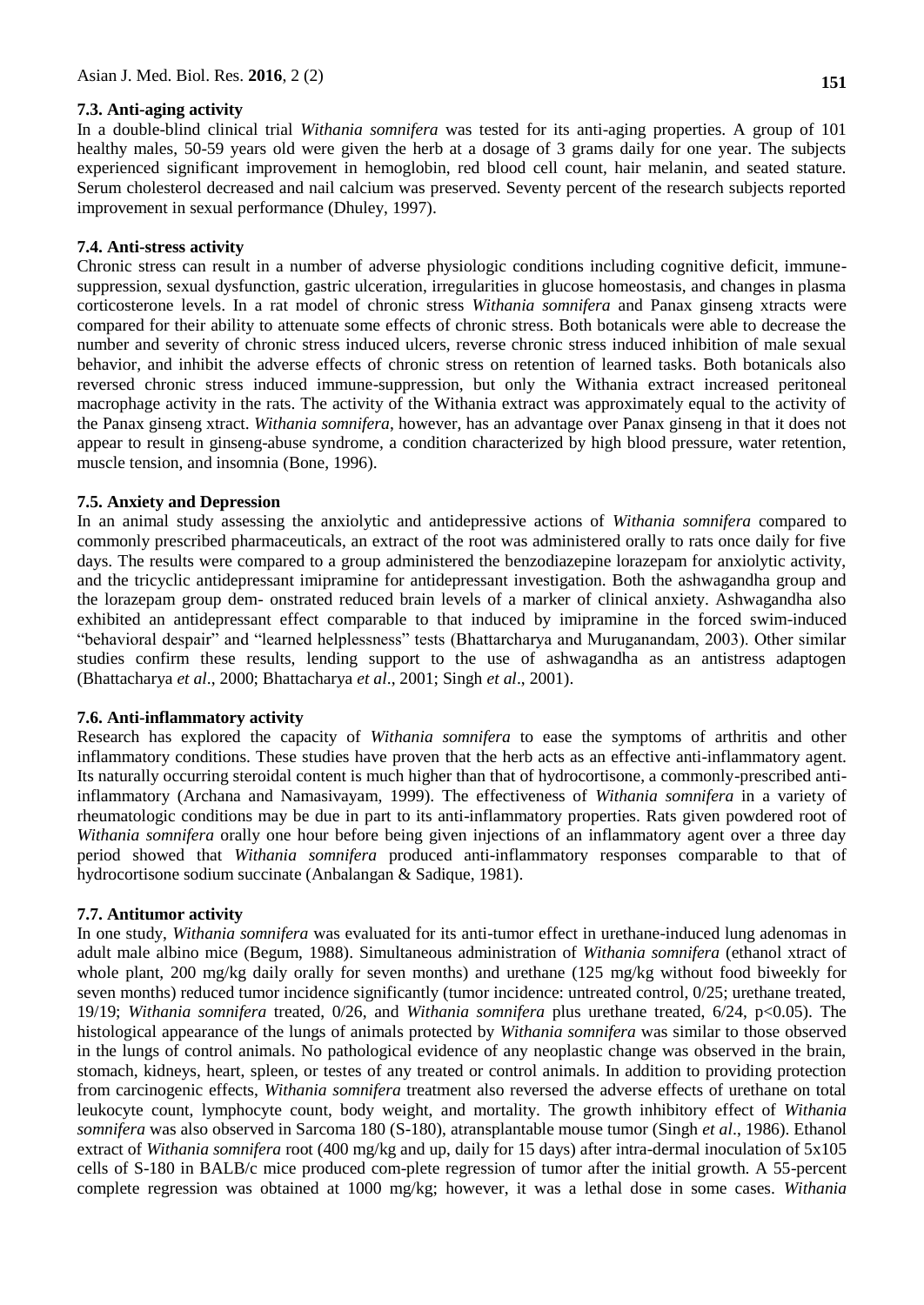# Asian J. Med. Biol. Res. **2016**, 2 (2) **152**

*somnifera* was also found to act as a radio- and heat sensitizer in mouse S-180 and in Ehrlich ascites carcinoma (Devi *et al*., 1992). Anti-tumor and radiosensitizing effects of withaferin (a steroidal lactone of *Withania somnifera*) were also seen in mouse Ehrlich ascites carcinoma in vivo.15Withaferin A from *Withania somnifera* gave radiosensitizer ratio of 1:5 for in vitro cell killing of V79 Chinese hamster cell at a non-toxic concentration of about 2 mM/L. These studies are suggestive of antitumor activity as well as enhancement of the effects of radiation by *Withania somnifera*.

## **7.8. Effects on the endocrine system**

Based on the observations that *Withania somnifera* provides protection from free radical damage in the mouse liver, studies were conducted to determine the efficacy of *Withania somnifera* in regulating thyroid function (Devi *et al*., 1995; Panda, 1997). Mice were given WS root extract (1.4 g/kg by gavage, daily for 20 days).The treatment significantly increased the serum levels of 3,3',5-triiodothyronine (T3) and tetraiodothyronine (T4), while the hepatic concentrations of glucose 6-phosphatase activity and hepatic iodothyronine 5' monodeiodinase activity did not change significantly. *Withania somnifera* significantly reduced hepatic lipid peroxidation and increased the activity of superoxide dismutase and catalase. The results suggest *Withania somnifera* stimulates thyroidal activity and also promotes hepatic antioxidant activity. A combination formula of *Withania somnifera*,Tinospora cordifolia, Eclipta alba, *Ocimium sanctum*, *Picorrhiza kurroa*, and shilajit was found to cause a dose-related decrease in streptozotocin-induced hyperglycemia (Panda and Kar, 1998). None of the herbs given individually, however, produced any effect on the hyperglycemia, indicative perhaps of why Ayurvedic medicine generally prefers combinations of herbs rather than single herbs.

## **7.9. Anticonvulsant activity**

Administration of *Withania somnifera* root extract was found to reduce jerks and clonus in 70% and 10% animals respectively with dose of 100mg/kg and reduction in the severity of pentylene tetrazole (PTZ)-induced convulsions was evident from EEG wave pattern. Asgand root extract showed reduction in severity of mot or seizures induced by electrical stimulation in right basilateral amygdaloid nuclear complex through bipolar electrodes. The protective effect of Asgand extract in convulsions has been reported to involve GAB Aergic mediation.

# **7.10. Hemopoetic effect**

In a study , administration of *Withania somnifera* extract was found to significantly reduce leukopenia induced by cyclophosphamide (CTX) treatment in Swiss albino mice (Ghosal *et al*., 1989).Total white blood cell count on the 12<sup>th</sup> day of the CTX-treated group was 3720/mm<sup>3</sup>; that of the CTX-plus- *Withania somnifera* group was 6120/mm <sup>3</sup> . In the CTX-plus- *Withania somnifera* mice, the cellularity of the bone marrow was significantly increased (13.1 x 10<sup>6</sup>/femur) ( $p$ <0.001) compared to the CTX-alone treated group (8 x 10<sup>6</sup>/femur). Similarly, the number of alpha-esterase positive cells (1130/4000 cells) in the bone marrow of the CTX-plus *Withania somnifera* mice increased compared to the CTX-alone mice (687/4000 cells).The major activity of *Withania somnifera* may be the stimulation of stem cell proliferation. These studies indicated *Withania somnifera* reduced CTX-induced toxicity and may prove useful in cancer chemotherapy. Further studies need to be conducted to confirm the hemopoetic effect with other cytotoxic agents and to determine its usefulness as an adjuvant in cancer chemotherapy.

# **7.11. Rejuvenating effect**

The growth-promoting effect of *Withania somnifera* was studied for 60 days in a double-blind study of 60 healthy children, age 8-12 years, who were divided into five groups of 12 (Davis and Kuttan,1998). Group 1was given purified and powdered WS 2 g/day fortified in 100 cc of milk (no details about purification and powdering methods were disclosed). Similarly, Group 2 received 2 g daily of a mixture of equal parts WS and punarnava (Boerhaavia diffusa), Groups 3 and 4 were given ferrous fumarate 5 mg/day and 30 mg/day, respectively, and Group 5 received placebo. Group 1 experienced a slight increase in hemoglobin, packed cell volume, mean corpuscular volume, serum iron, body weight, and hand grip, and significant increases in mean corpuscular hemoglobin and total proteins  $(p<0.01)$  at the end of 60 days when compared to the initial level and the placebo group. There was an increase in body weight in all groups over the control group. Group 2, treated with WS and punarnava, showed a significant increase in the level of hemoglobin at the end of 30 days compared to the initial value. Marked increases in the levels of hemoglobin, packed cell volume, mean corpuscular volume, mean corpuscular hemoglobin, serum iron, and hand grip were also observed at the end of 60 days when compared to initial levels. However, when compared with the placebo group, only hemoglobin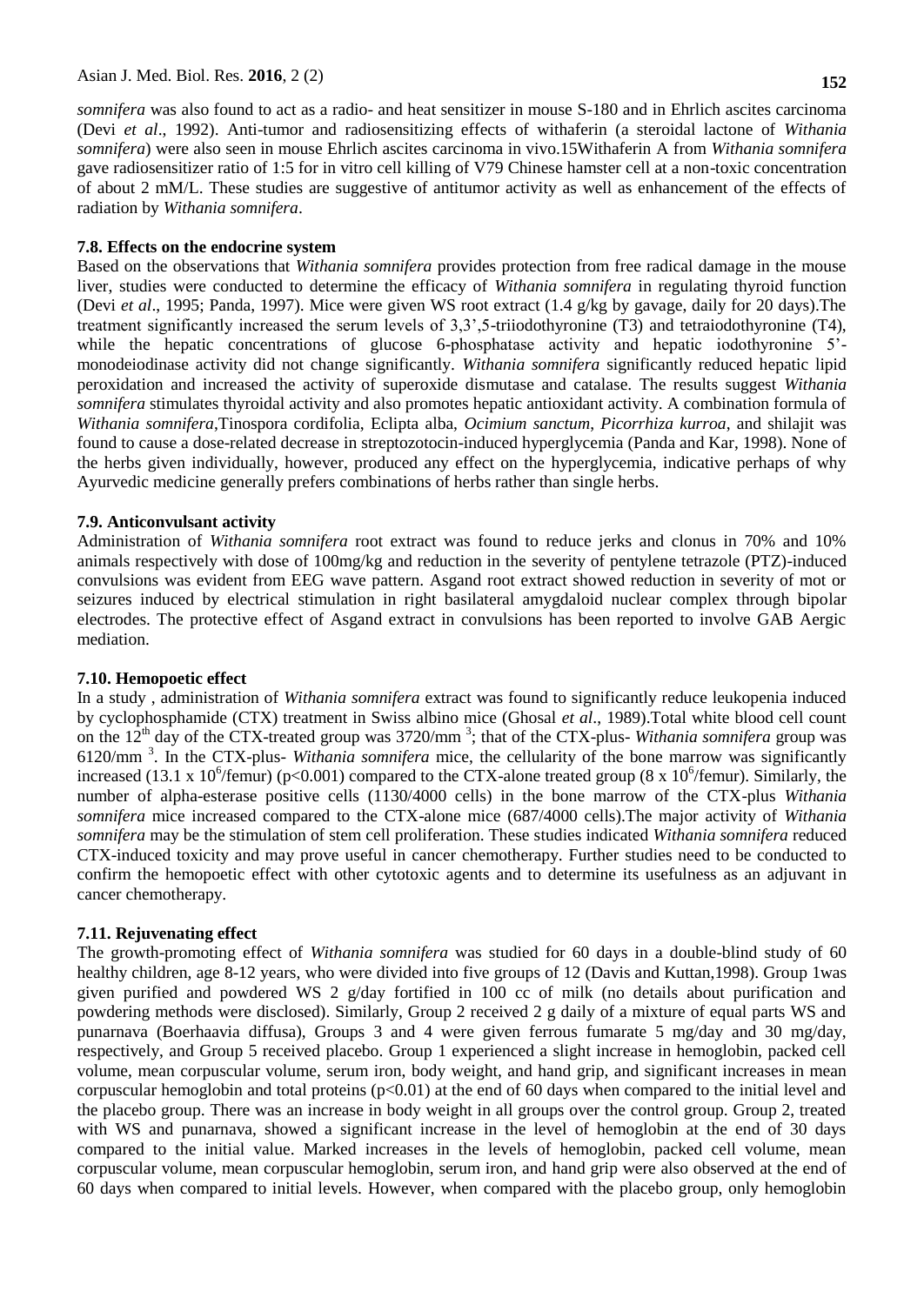and handgrip showed significant increase (p<0.05). No change was seen in other parameters. It was noted that 13 of 15 children had an increase in body weight, 10 children had an increase in hemoglobin and packed cell volume, and 11 children had an increase in serum iron. Group 3 (5 mg ferrous fumarate) had no significant change in any parameters, while Group 4 (30 mg ferrous fumarate) showed a significant increase in hemoglobin (p<0.01), mean corpuscular hemoglobin (p<0.05), mean corpuscular hemoglobin concentration (p<0.01), serum iron,  $(p<0.05)$ , and hand grip  $(p<0.05)$ , and a marked increase in packed cell volume. Group 5 (placebo) had no significant change in any parameter. The study demonstrated that WS may be useful as a growth promoter and hematinic in growing children. In another clinical trial, *Withania somnifera* purified powder was given 3 g/day for one year to 101 normal healthy male volunteers, age 50-59 years (Venkataraghavan *et al*., 1980). All subjects showed significantly increased hemoglobin and RBC count, and improvement in hair melanin and seated stature. They also showed decreased SED rate, and 71.4 percent of the subjects reported improvement in sexual performance. In summary, these studies indicate *Withania somnifera* may prove useful in younger as well as older populations as a general health tonic.

# **7.12. Free radicle scavenging activities**

The effect of the aqueous solution of root extract of *Withania somnifera* on lipid peroxidation was investigated on stress induced rabbits and mice .The oral administration of the extract prevented the elevation in lipid peroxidation by the free radical scavenging activity. The free radical scavenging activity of *W. coagulans* was detected by Hemalatha *et al*., 2004. It was concluded that administration of aqueous extract of *W. coagulans* to diabetic rats significantly lowered the liver and serum lipid peroxidation. The presence of free radical scavenging activity and lipid peroxidation lowering activity in aqueous extract of *W. coagulans* might have helped in providing protection to some degree against oxidative damage to beta cells of pancreas.

# **8. Drug-botanical interactions**

There are anecdotal reports that *Withania somnifera* may potentiate the effects of barbiturates; therefore, caution should be used if taking this combination.

# **9. Side effects and toxicity**

*Withania somnifera* is generally safe when taken in the prescribed dosage range (Kuppurajan *et al*., 1980). Large doses have been shown to cause gastrointestinal upset, diarrhoea, and vomiting.

# **10. Dosage**

A typical dose of *Withania somnifera* is 3-6 grams daily of the dried root, 300-500 mg of an extract standardized to contain 1.5 percent withanolides, or 6-12 ml of a 1:2 fluid extract per day.

# **11. Warnings and contraindications**

Large doses of *Withania somnifera* may possess abortifacient properties; therefore, it should not be taken during pregnancy. Since ashwaganda acts as a mild central nervous system depressant, patients should avoid alcohol, sedatives, and other anxiolytics while taking ashwagandha.

# **12. Conclusions**

Although the results from this review are quite promising for the use of *Withania somnifera* as a multi-purpose medicinal agent, several limitations currently exist in the current literature. While ashwagandha has been used successfully in Unani and Ayurvedic medicine for centuries, more clinical trials should be conducted to support its therapeutic use. It is also important to recognize that *Withania somnifera* may be effective not only in isolation, but may actually have a potentiating effect when given in combination with other herbs or drugs.

# **Acknowledgements**

The authors acknowledge the inspired provided by Dr. Alhaj Hakim Md. Yousuf Harun Bhuyan, honorable chief mutaowalli & managing director, Hamdard Laboratories (Waqf) Bangladesh and Lt. colonel Mahbubul Alam chowdhury (Ret:), honorable director, Hamdard Foundation Bangladesh , for the preparation of this manuscript.

# **Conflict of interest**

None to declare.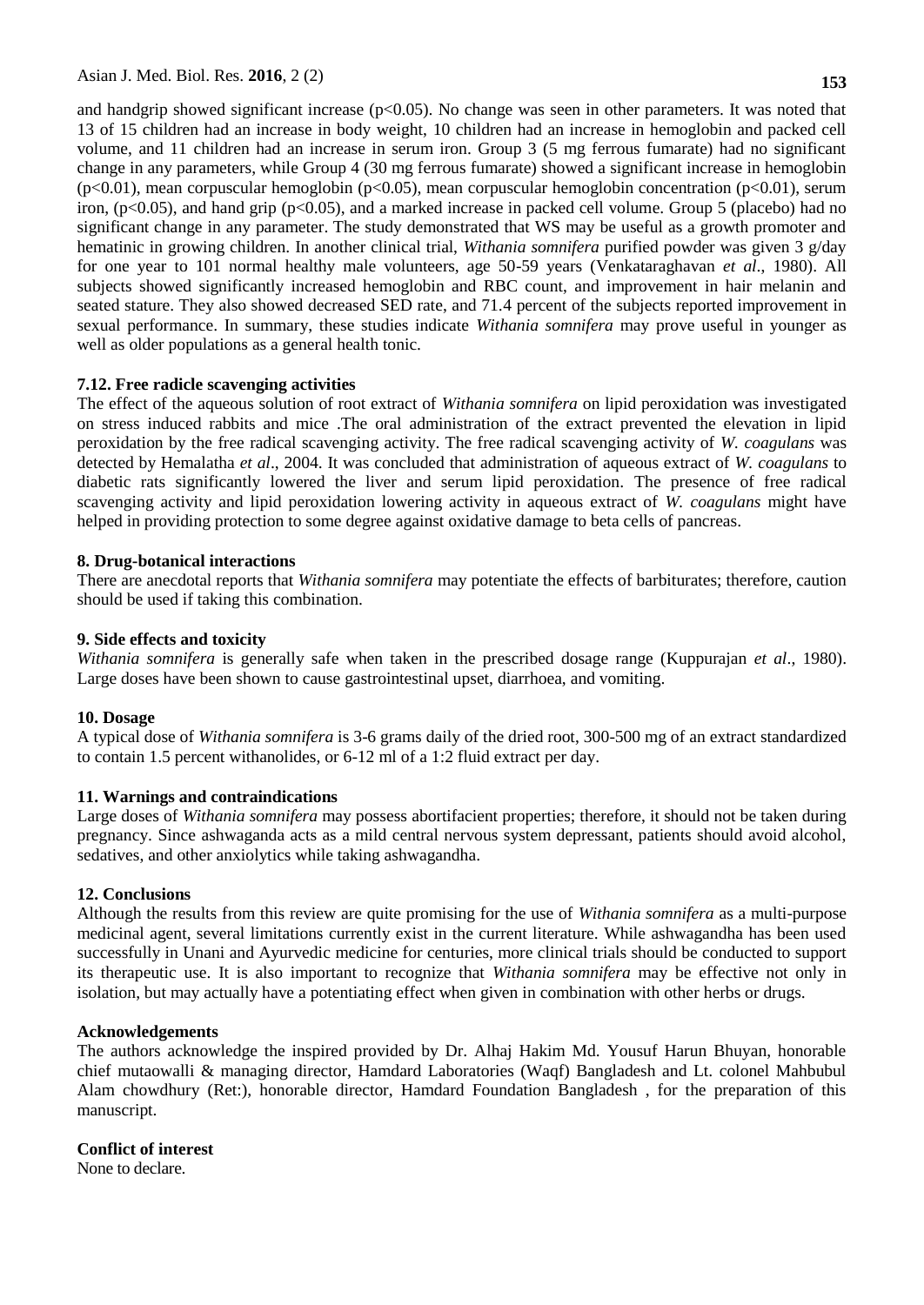### **References**

- Anonymous, 1982. The Wealth of India. Vol. 10(Sp-W), Publications and Information Directorate, Council of Scientific and Industrial Research (CSIR), New Delhi, 580-585.
- Anonymous, 2007a. The Unani Pharmacopoeia of India. Part I, Vol. I, Dept. of AYUSH, Ministry of Health & Family Welfare, Govt. of India, New Delhi,7-8.
- Anonymous, 2007b. Standardisation of Single Drugs of Unani Medicine. Part III, 1st ed. Central Council for Research in Unani Medicine (CCRUM), New Delhi, 9-14.
- Anbalangan K and J Sadique, 1981. Few medicinal activities of Ashwagandha (Withania somnifera). Indian Journal of Experimental Biology, 19: 245-249.
- Archana R and A Namasivayam, 1999. Antistressor effect of Withania somnifera. J. Ethnopharmacol., 64:91- 93.
- Aphale AA, AD Chhibba, NR Kumbhakarna, M Mateenuddin and SH Dahat, 1998. Subacute toxicity study of the combination of ginseng (Panex ginseng) and ashwagandha (*Withania somnifera*) in rats: a safety assessment. Indian J. Physiol. Pharmacol., 42:299-302.
- Bhattacharya A, S Ghosal and SK Bhattacharya, 2001. Antioxidant effect of *Withania somnifera* glycowithanolides in chronic footshock stress-induced perturbations of oxidative free radical scavenging enzymes and lipid peroxidation in rat frontal cortex and striatum. J. Ethnopharmacol., 74:1-6.
- Bone K, 1996. Clinical applications of ayurvedic and chinese herbs. Queensland, Australia: Phytotherapy Press, 137-141.
- Begum VH and J Sadique, 1988. Few medicinal activities of Ashwagandha (*Withania somnifera*). Indian J. Exp. Biol., 26: 877-882.
- Bhattarcharya SK and AV Muruganandam, 2003. Adaptogenic activity of Withania somnifera: an experimental study using a rat model of chronic stress. Pharmacol. Biochem. Behav., 75: 547-555.
- Bhattacharya SK, A Bhattacharya, K Sairam and S Ghosal, 2000. Anxiolytic-antidepressant activity of *Withania somnifera* glycowithanolides: an experimental study. Phytomedicine, 7: 463-469.
- Bangladesh National Unani Formulary, 2010.
- Chopra RN, SL Nayar and IC Chopra, 1980. Glossary of Indian Medicinal Plants. Council of Scientific & Industrial Research, New Delhi,191, 258.
- Davis L and G Kuttan, 1998. Suppressive effect of cyclophosphamide-induced toxicity by *Withania somnifera* extract in mice. J. Ethnopharmacol., 62: 209-214.
- Devi PU, AC Sharada and FE Solomon, 1995. In vivo growth inhibitory and radiosensitizing effects of withaferin A on mouse Ehrlich ascites carcinoma. Cancer Lett., 95:189-193.
- Devi PU, AC Sharada, FE Solomon and MS Kamath, 1992. In vivo growth inhibitory effect of *Withania somnifera* (Ashwagandha) on a transplantable mouse tumor, Sarcoma 180. Indian J. Exp. Biol., 30:169-172.
- Dhuley JN, 1997. Effect of some Indian herbs onmacrophage functions in ochratoxin A treated mice. J. Ethnopharmacol., 58:15-20.
- Dymock W, CJH Warden and D Hooper, 1976. Pharmacographia Indica. Vol. 2, M/s Bishen Singh Mahendra Pal Sing, Dehradun & M/s Periodical Expert, New Delhi, 566-572.
- Dey KL and R Bahadur, 1973. Indigenous Drugs of India. Prime Lane, Chronica Botanica, New Delhi, 670.
- Ghosal S, J Lal, R Srivastava, SK Bhattacharya, SN Upadhyay and AK Jaiswal, 1989. Immunomodulatory and CNS effects of sitoindosides IX and X, two new glycowithanolides from Withania somnifera. Phytotherapy Research, 3: 201-206.
- Kirtikar KR and BD Basu, 1980. Indian Medicinal Plants. Edn 2, Vol. 3, Lalit Mohan Basu, Allahabad, India, 1774-1777.
- Kuppurajan K and K Bone, 1980. J Res Ayu Sid 1, 247, As cited in Bone K. Clinical Applications of Ayurvedic and Chinese Herbs. Monographs for the Western Herbal Practitioner. Australia: Phytotherapy Press, 137- 141.
- Nadkarni KM, 1982. Indian Materia Medica. Edn 3,Vol. 1, Popular Prakashan Pvt. Ltd., Bombay ,1292-1294.
- Panda S and A Kar, 1997. Evidence for free radical scavenging activity of ashwagandha root powder in mice. Indian J. Physiol. Pharmacol., 41: 424-426.
- Panda S and A Kar, 1998. Changes in thyroid hormone concentrations after administration of ashwagandha root extract to adult male mice. J. Pharm. Pharmacol., 50: 1065-1068.
- Singh B, AK Saxena, BK Chandan, DK Gupta and KK Bhutani, 2001. Adaptogenic activity of a novel, withanolide-free aqueous fraction from the root of Withania somnifera. Phytother. Res.,15: 311-318.
- Singh N, SP Singh and R Nath,1986. Prevention of urethane-induced lung adenomas by Withania somnifera (L.) Dunal in albino mice. Int. J. Crude Drug Res., 24: 90-100.